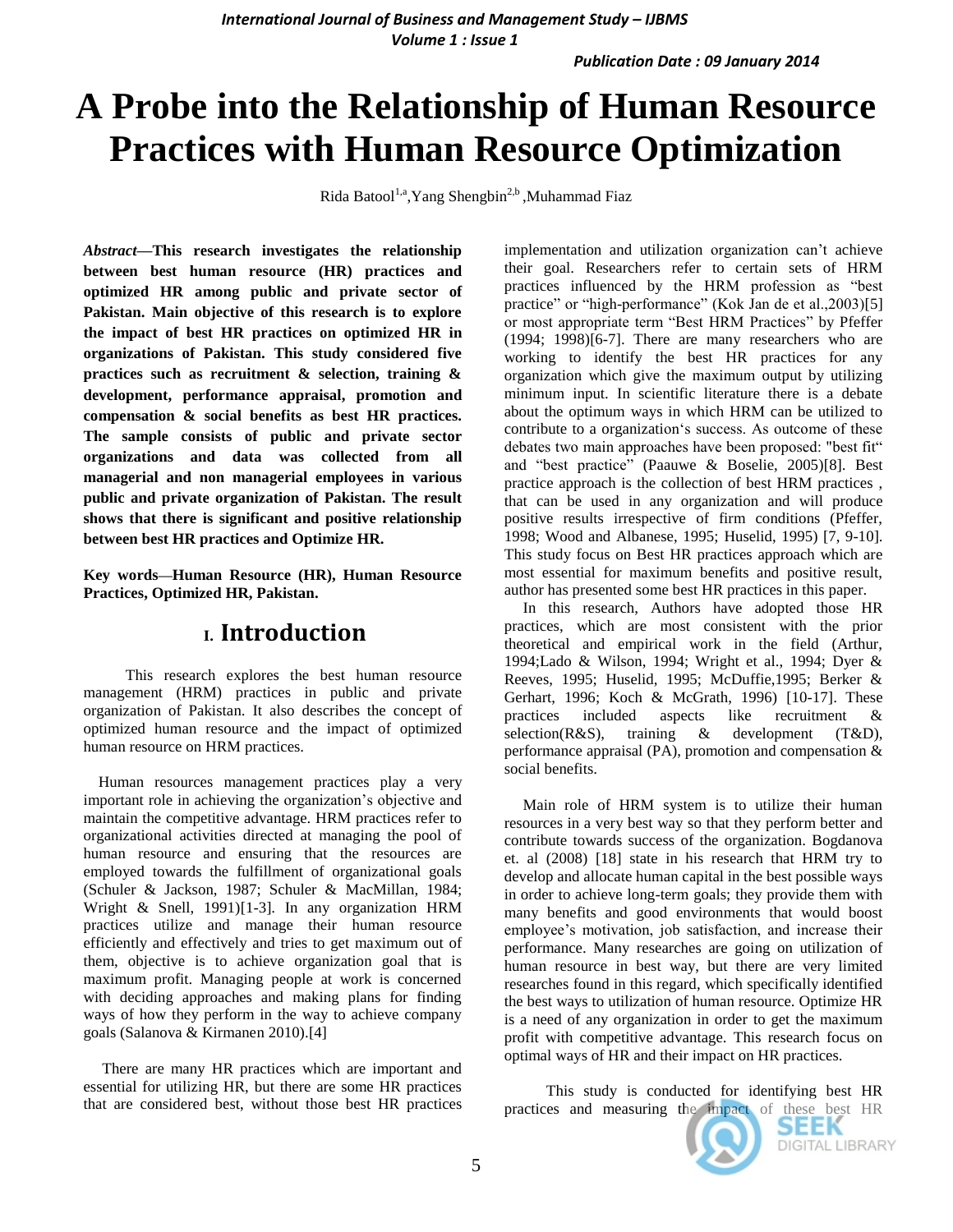practices on optimized HR. Optimized HR concept is being introduced in this research, though there are many researchers found on optimal use of HR practices , some identified the ways of optimizing HR but there is a gap in implementation side. This research contributes the implementation of optimal ways of best HRM practices that leads the organization to achieve the productivity of the organization.

 Rick & Russell (2004) [19] identified 14 critical HR areas in their book, which will result in employee"s great job in a great company. These 14 areas are Compensation, Benefits, Human Capital Management System (HCMS), Learning and Development, Staffing, Leadership Development, Communications, Process Excellence, Business Consulting, Employee Relations, Change Management, Performance Management, Diversity and Measuring Human and Organizational Capital Development

 This paper is presented in a sequential manner. Section I describe the brief introduction of the paper. Research methodology including design of research, hypothesis, population and sampling technique, instrumental development and data acquisition is defined in Section II. Section III presents descriptive statistic and demographic analysis and Reliability analysis is presented in Section IV, Section V is dedicated to Hypothesis testing and discussion & conclusion is presented in Section VI.

# **II. Research Methodology**

Quantitative research method is used to investigate the relationship between Best HRM practices and Optimized HR. There are five best HRM practices like recruitment  $\&$ selection, training & development, performance appraisal promotion and compensation & social benefits are taken as independent variable and seven dimension of optimized as dependent variable.

### *A. Research Hypothesis*

This research has tested the main hypothesis of this study, null and alternative hypothesis are given below:

H0: Best HRM practices do not lead towards optimized HR. H1: Best HRM practices lead towards optimized HR

### *B. Population*

This study is focused on the impact of best HRM practices on Optimized HR in public and private sector organizations in Pakistan. Population of this study is all the managerial and non managerial employees who are working in different departments of public and private sectors organizations.

### *C. Sample*

A survey instrument in the form of close-ended questionnaire was developed for the purpose of collecting the main data for the study. This study was conducted in public and private organizations in Pakistan. Non random probability sampling technique is used for selecting the respondent from public and private sectors. The sample of this study is 175 respondents who are working in the different departments in order to study of how best HRM practices impact on Optimized HR in public and private sectors organizations.

### *D. Instrumental development*

Adaptive Questionnaire technique is used for questionnaire development in which all questions are used with some addition; for the purpose of this study 60 questions were made to collect data. Questionnaire was organized in two sections, Section I consists of four questions regarding the personal details of respondents such as gender, company category, experience and size of company. Section II was designed to test employees perceptions about best HRM practices (Recruitment & selection, Training & development, Performance appraisal, promotion and compensation & social benefits) and optimized HR. Five point Likert scale was used to measure the impact of HR practices on Optimized HR outcomes, scaling is from 1 (strongly agree) to 5 (strongly disagree), in order to analyze data. The software used to analyze the data is statistical package for social sciences(SPSS). Comparatively latest version of SPSS i.e. "SPSS 19.0 for windows" is used to test our data.

## *E. Data Acquisition*

A number of 290 questionnaires were distributed in form of soft and hard copy among employees of private and public organization in Pakistan. Final responses were only 175, which is found accurate, completed and received back. Some received questionnaire were not completed and dropped and many respondents did not return it for unknown reasons. The response rate was 60.3% which was acceptable in social science research (Fowler 1988) [20], as shown in Table.1 below:

|               | Online<br>sent | Paper<br>based sent | Rejected/<br><b>Droped</b> | <b>Total</b><br>received |
|---------------|----------------|---------------------|----------------------------|--------------------------|
| <b>Public</b> |                | 100                 | 61                         |                          |
| Private       | 50             | $^{00}$             |                            | 85                       |

# **III. Descriptive statistics**

Descriptive analysis refers to the transformation of raw data into a form that would provide information to describe a set of factors in a situation that will make them easy to understand and interpret (Zikmund, 2003) [21]. This analysis will be given information for the data through the frequency distribution, central tendency, and the dispersion. Data are collected on demographic variables are processed and reported in percentages.

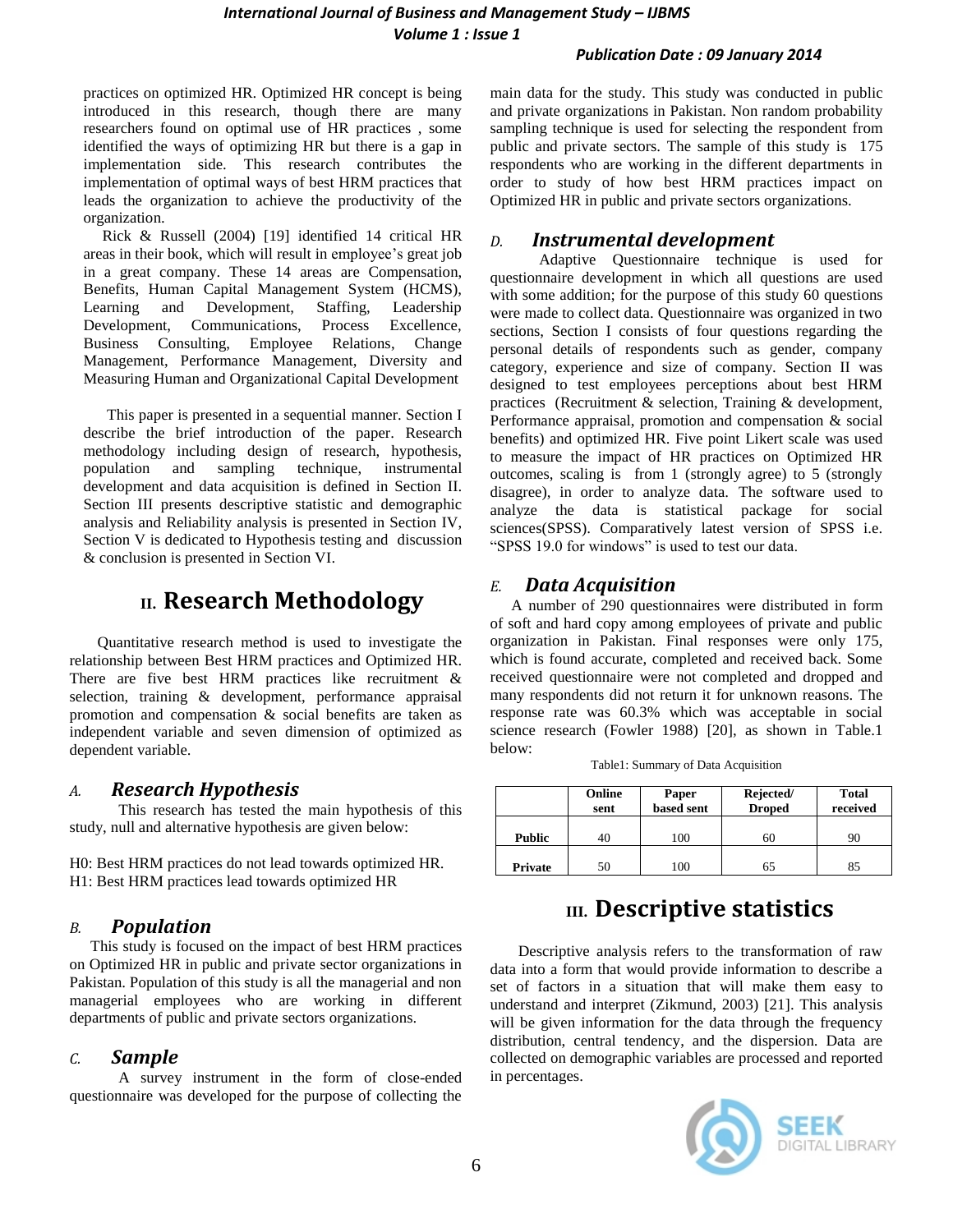#### *International Journal of Business and Management Study – IJBMS Volume 1 : Issue 1*

#### *Publication Date : 09 January 2014*

Summary of the demographics of the population are presented in below Table 2. Regarding company category question, according to the Table.2, 51% (n=90) respondent from public and 49% (n=90) belongs to private organization of Pakistan, that shows that there is minor difference between respondents of public and private organizations. Question related to gender, the figures in the Table.2 shows that majority respondent i.e. 84% (n=76) are male and female participant are only 16% (n=14). Result related to experience question are; 43% (n=39) respondent in public sector have more than 10 year experience, while only 10% (n=9) from private sector have more than 10 year experience. More than 30% respondents are in 5-10 year range in both private and public organization. This indicates that public organization have more experienced (>10yr) employees than private organization. Regarding size of the company , Table.2 shows that in public sector 96% respondent (n=86) belongs to the organization which have more than 500 employees, its shows that public organization are lies in category of large organization in term of number of employees [22]. While in private sector 45% respondents belong to the organization which have more than 500 employees and 35% are less than 250 employees, which shows that majority private organization are lies under medium to large range of organization in term of number of employees[22].

Table 2: Summary of Demographic analysis

| <b>Characteristics</b> |                | $\mathbf n$     | $\frac{0}{0}$   | $\mathbf n$     | $\frac{0}{0}$   |
|------------------------|----------------|-----------------|-----------------|-----------------|-----------------|
| Org<br>category        |                |                 |                 |                 |                 |
|                        | <b>Public</b>  | 90              | $\overline{51}$ |                 |                 |
|                        | Private        | 85              | 49              |                 |                 |
| Gender                 |                |                 | <b>Public</b>   |                 | Private         |
|                        | <b>Male</b>    | 76              | 84              | 52              | 61              |
|                        | Female         | $\overline{14}$ | 16              | 33              | 39              |
| <b>Experience</b>      |                | 90              | 100             | 85              | 100             |
|                        | $<$ 2 yrs      | $\overline{6}$  | 7               | 17              | 20              |
|                        | $2-5$ yr       | 18              | 20              | $\overline{27}$ | $\overline{32}$ |
|                        | $5-10$ yr      | 27              | 30              | 32              | $\overline{38}$ |
|                        | >10yr          | 39              | 43              | 9               | 10              |
| Size of<br>Company     |                |                 |                 |                 |                 |
|                        | < 50           | $\overline{0}$  | $\overline{0}$  | 9               | $\overline{11}$ |
|                        | < 250          | $\overline{2}$  | $\overline{2}$  | 30              | $\overline{35}$ |
|                        | $250 -$<br>500 | $\overline{2}$  | $\overline{2}$  | 8               | $\overline{9}$  |
|                        | > 500          | 86              | 96              | 38              | 45              |

The results obtained in below Table.3 shows that the mean value of all the variables are around 2 (Agree). The highest value for the optimized HR with mean 2.95 and compensation & social benefit with 2.87 which shows that most of the responses collected through the questionnaires were on the neutral side i.e. not agree not disagree. Moreover the dispersion value of the variables is on the positive side of the mean, which shows that the spread of the values on the normal distribution curve. As evident from the Table.3 below, the T&D and promotion has the most widely dispersed values with a mean of 2.81 and 2.69 respectively with corresponding standard value deviation of 0.978 and 0.929.

|                                         | No. of items | Mean | S.D  |
|-----------------------------------------|--------------|------|------|
| R& S                                    | 6            | 2.41 | .768 |
| T&D                                     | 4            | 2.81 | .978 |
| PA                                      | 5            | 2.48 | .742 |
| <b>Promotion</b>                        | 4            | 2.69 | .929 |
| Compensation &<br><b>Social Benefit</b> | 11           | 2.87 | .707 |
| Op.HR                                   |              | 2.95 | .771 |

*Note.* Ratings based on statements that used a five-point Likert-type scale: Strongly agree (1), Agree (2), Neutral (3), Disagree(4), Strongly Disagree (5). M=Mean, SD=Standard Deviation

# **IV. Reliability Analysis**

The internal reliability of the items was verified by computing the Cronbach"s alpha (Nunnally, 1978)[23]. Nunnally (1978) [23] suggested that a minimum alpha of 0.6 sufficed for early stage of research. The Cronbach alpha estimated for recruitment & selection is .75, training and development is .85, performance appraisal is .75, promotion is.81, compensation and social benefit is .84 and optimized HR is .86. Table.4 presents the result of reliability test for all dimensions, which indicates that all of the values are more than 0.6. These statistics reveal that internal consistency of item to the concept is good.

|  |  |  |  |  |  | Table 4: Result of Reliability Analysis |
|--|--|--|--|--|--|-----------------------------------------|
|--|--|--|--|--|--|-----------------------------------------|

| <b>HR</b> items                  | No of<br><b>Items</b> | <b>Cronbach's Alpha</b> |
|----------------------------------|-----------------------|-------------------------|
| R& S                             | 6                     | 0.75                    |
| T&D                              | 4                     | 0.85                    |
| PA                               | 5                     | 0.75                    |
| Promotion                        | 4                     | 0.81                    |
| Compensation &<br>Social Benefit | 11                    | 0.84                    |
| Op.HR                            |                       | 0.86                    |

# **V. Hypothesis Testing**

In this study, dependent variable was optimized HR where as independent variable was the best HRM practices. Optimized

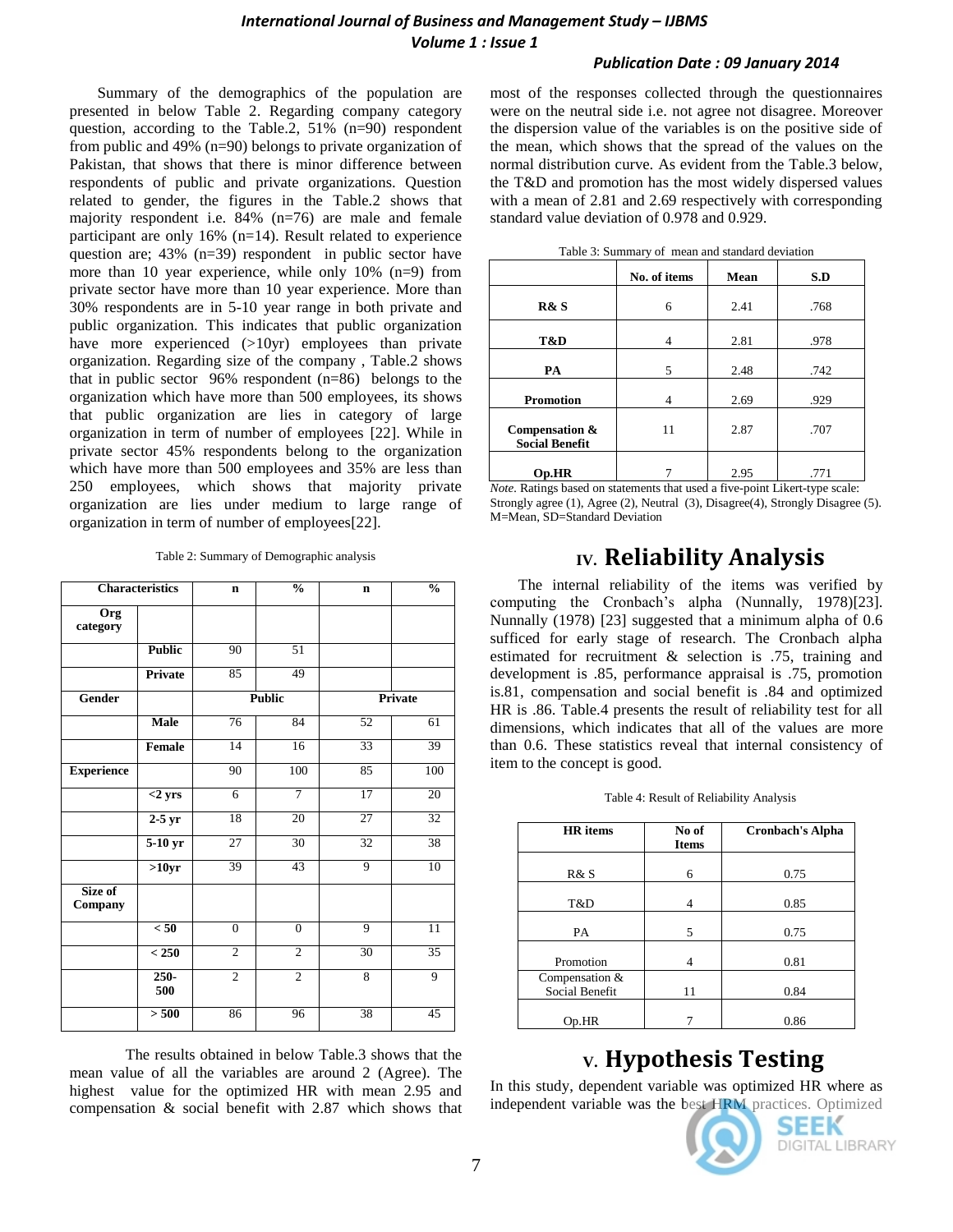HR was measure by seven items (question), recruitment & section practice was measured by using six items, four items were used to measure two HR practices i.e., training and development and promotion practice. Five items were used to measure performance appraisal and compensation and social benefits practice was measured by eleven items. When some concepts are measured by several items (questions), the items can be summarized to calculate the mean values. This is called calculating total scale scores. To conduct the analysis and to test the hypotheses, total scale score was calculated for optimized HR and each HRM practices.

Multiple regression analysis and correlation analysis were conducted to test the hypotheses of this study. Correlation is a measure of relationship between two variables. The correlation coefficient gives a mathematical value (-1 to 1) for measuring direction and the strength of the linear relationship between two variables. A correlation of  $r=10$  is described as a small effect size, a correlation of  $r=.30$  is described as a medium effect size, and a correlation of  $r = .50$  is described as a large effect size (Cohen, 1988) [24]. Pearson's correlation coefficients were computed through bivariate correlation for this study. Multiple regression analysis is the most commonly used technique to assess the relationship between one dependent variable and several independent variables. The purpose of regression analysis is to relate a dependent variable to a set of independent variables (Mendenhall and Sincich, 1993)[25].

Pearson correlation analysis was conducted between dependant variable i.e., optimized HR and independent variable of five best HRM practice i.e. recruitment & selection, training & development, performance appraisal, promotion and compensation & social benefits. Results shown in Table.5 describe that there are strong and positive relationships between optimized HR and compensation & benefits  $(r=.608)$  and promotion $(r=.503)$ . There is moderate and positive relationship between optimized HR and performance appraisal( $r = .481$ ), training & development  $(r=.452)$  and R&S  $(r=.382)$ . Pearson correlation coefficients illustrate that there is positive relationship between all HR practices and optimized HR. correlation coefficients of five independent variables are significant at the significant level of 1% as shown Table.5.

Regression analysis was conducted with optimized HR as the dependent variable and five HR practices as the independent variable. According to the table 6 , the adjusted  $R^2$  is 0.422 and F value is 26.420 (p = 0.000) that reveals all best HR practices variable have significantly explained the 26.4% of the variance in optimized HR.

It is also found that regression coefficient of compensation and social benefit  $(B=.443; p=.000)$  and promotion (B=.155;  $p=$  .014) are significant with Optimized HR at 1% and 5% significant level respectively presented in Table.6. While other variables recruitment & selection, training, performance appraisal are found insignificant with variables in explaining the variance in Optimized HR. It is of

interest to note that while studying individually only two dimensions of HRM practices emerged as the predictor of employee optimized HR in the case of public and private organization of Pakistan. These practices are compensation & social benefit and promotion. The overall p-value of model is <0.001 which shows that all best HRM practices has highly significant positive effect on optimized HR. Therefore overall result of regression supports the alternative hypothesis that best HRM practices are positively related to optimize HR. Hence, on the bases of overall model and values, the null hypothesis is rejected and alternative hypothesis is supported by the data set.

Table 5: Result of Pearson correlation coefficients best HR practices and Optimized HR

|                                           |              |                   | Optimized TIN     |               |                   |      |
|-------------------------------------------|--------------|-------------------|-------------------|---------------|-------------------|------|
|                                           | R.S          | T&D               | PA                | Promo<br>tion | Comp              | O.HR |
| <b>R</b> &S                               | $\mathbf{1}$ |                   |                   |               |                   |      |
| Training &<br><b>Development</b><br>(T&D) | $.560**$     | 1                 |                   |               |                   |      |
| Performance<br><b>Appraisal</b><br>(PA)   | $.575***$    | $.558^{\ast\ast}$ | 1                 |               |                   |      |
| <b>Promotion</b>                          | $.450**$     | $.453***$         | $.580^{\ast\ast}$ | 1             |                   |      |
| Compensatio<br>n & Benefit<br>(Comp)      | $.377**$     | $.499**$          | $.535***$         | $.514***$     | $\mathbf{1}$      |      |
| Optimized<br>HR(O.HR)                     | $.382**$     | $.452***$         | $.481^{\ast\ast}$ | $.503**$      | $.608^{\ast\ast}$ | 1    |

\*\* significant at 1% level

|  |  | Table 6: Result of regression analysis for Optimized HR |
|--|--|---------------------------------------------------------|
|  |  |                                                         |

| <b>ANALYSIS OF VARIANCE</b>    |                            |                          |        |         |  |  |
|--------------------------------|----------------------------|--------------------------|--------|---------|--|--|
| Correlation $(R)$              | 0.662                      |                          |        |         |  |  |
| R-squared                      | 0.439                      |                          |        |         |  |  |
| Adjusted R- squared            | 0.422                      |                          |        |         |  |  |
| Standard Error of<br>Estimates | 0.586                      |                          |        |         |  |  |
| $F(26.420) p = .000$           |                            |                          |        |         |  |  |
|                                | <b>Coefficients</b><br>(B) | <b>Standard</b><br>Error | t Stat | P-value |  |  |
| intercept                      |                            |                          |        |         |  |  |
|                                | 0.743                      | 0.203                    | 3.654  | 0.000   |  |  |
| Recruitment &<br>Selection     | 0.048                      | 0.076                    | 0.637  | 0.525   |  |  |
| Training                       | 0.076                      | 0.061                    | 1.253  | 0.212   |  |  |
| Performance<br>Appraisal       | 0.076                      | 0.087                    | 0.876  | 0.382   |  |  |
| Promotion                      | 0.155                      | 0.062                    | 2.48   | 0.014   |  |  |
| Compensation &<br>Benefit      | 0.443                      | 0.08                     | 5.522  | 0.000   |  |  |